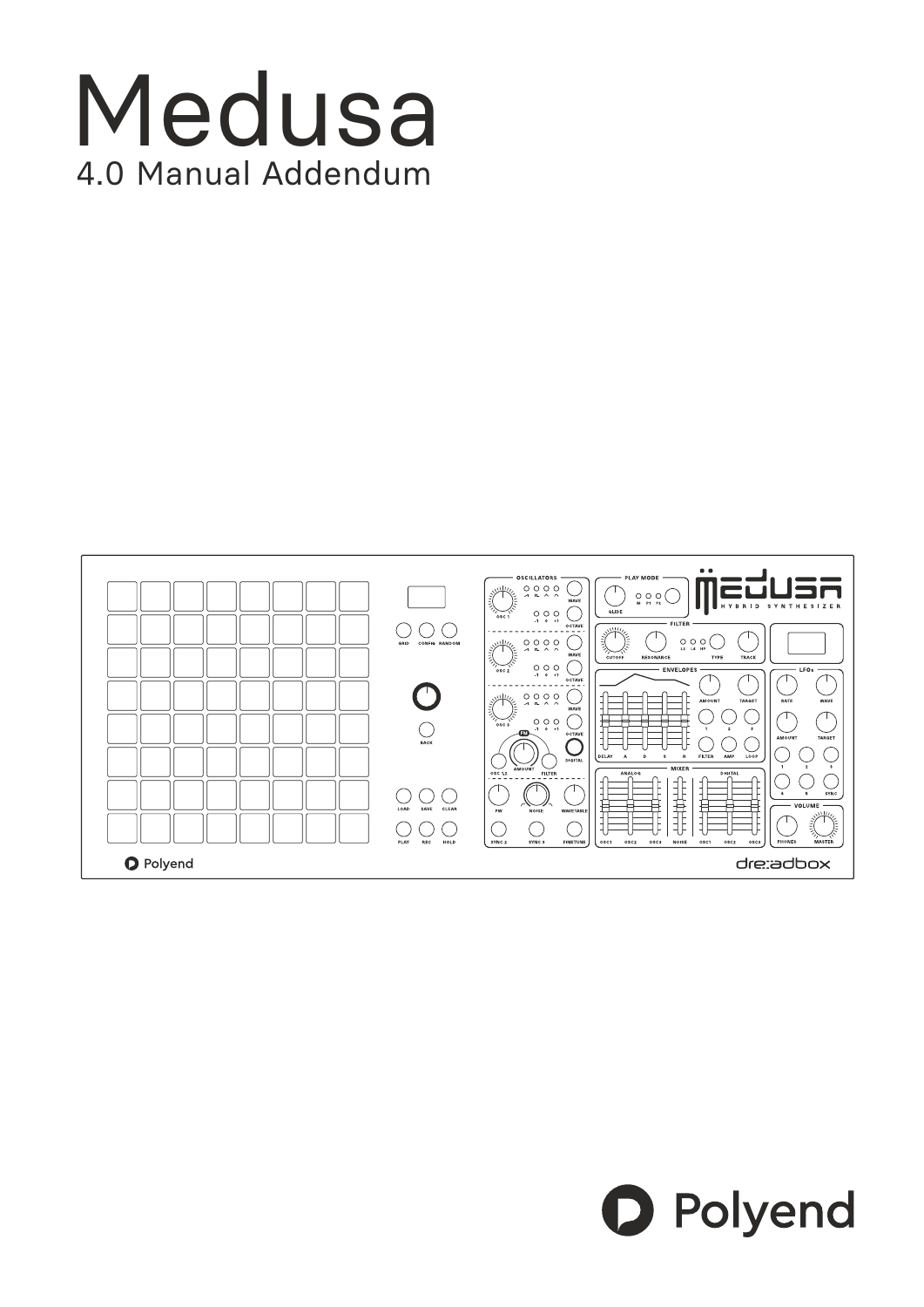# A new play mode

#### **Fourth mode: gritty 6-voice 3-operator digital FM with a 12-bit colored classic vibe. Pairs incredibly well with Tracker.**

To turn it on, press the Play Mode button until all three mode diodes are pulsating.

In this mode Medusa delivers **6 digital voices of polyphony**. Each voice is a separate mix of Medusa's digital oscillators. In FM terms, DOSC1, DOSC2, and DOSC3 serve as 3 FM Operators where frequency is specified in ratios between 1/12 and 16. Envelopes 1 - 3 are the dedicated per-Operator envelopes.

The Operators are mixed using what's called an Algorithm in FM terms. When an Operator's output is connected to another Operator, it's called a Modulator. It's not directly producing sound, instead it's modulating the phase of the other Operator's waveform. When an Operator's output is not connected to another Operator, it's producing sound. This kind of operator is called a Carrier in FM terms.

The sound engine supports the following **digital FM Algorithms**:



Operator levels are shaped by Envelopes 1 - 3 as well as the Mixer values for digital oscillators 1 - 3.

If you have trouble getting any sound out, note the following: in the first two DFM Algorithms only Operator 1 produces sound while the other Operators serve as Modulators. So if you turn off Envelope 1, or turn the Mixer DOSC1 level all the way down, you will hear no sound. In the other three DFM Algorithms both Operator 1 and Operator 2 produce sound, while Operator 3 is modulating them. So if you turn off Envelope 1, or turn the Mixer DOSC1 level all the way down, you should still be hearing Operator 2. Unless of course the levels and envelopes of Operator 2 are all the way down as well.

Envelopes 1 - 3 can still be used to **modulate arbitrary targets**. Select a target using the Target knob, and the amount of modulation using the Amount knob. Note that Operators ignore the Amount knob, if you want to turn down Operator levels, use the Mixer DOSC levels.

The FILT envelope works like in other modes.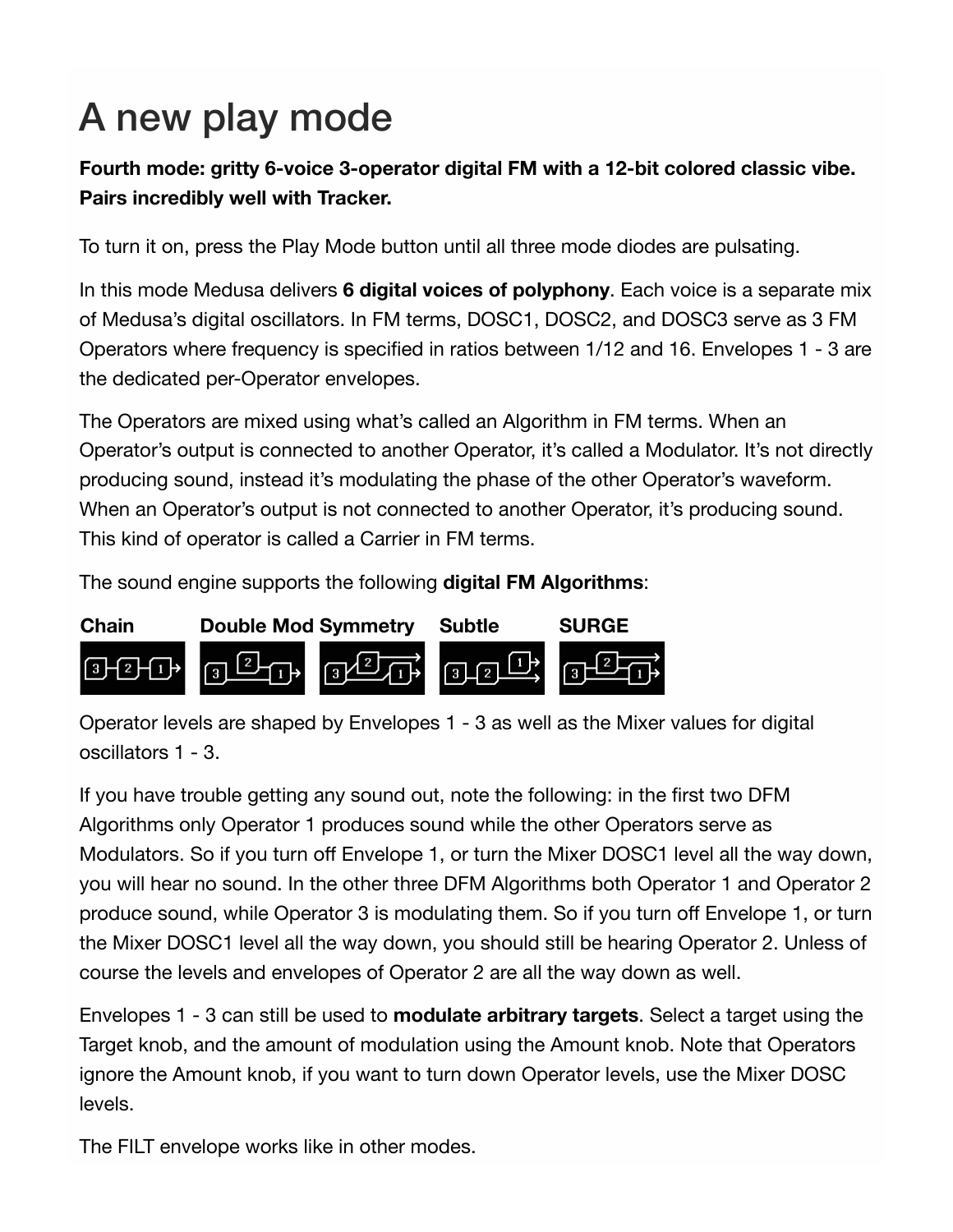CC3 controls the DFM algorithm. 0-31 is Chain, 32-63 is Double Mod, 64-95 is Symmetry, 96-126 is Subtle, 127 is SURGE.

### An extra analog voice

In DFM mode the three *analog* oscillators form a mono synth that you can play through **MIDI IN Channel 9**. This extra voice uses the AMP envelope, just like in M mode. This means that any modulation you set to target AMP will modulate the volume of the mono synth. Just like the six digital voices, a new note on the mono synth causes re-triggering of envelopes and phase reset of synchronized LFOs. The analog oscillator levels are controlled in the Mixer, like in other play modes.

With six complex digital voices and a fat analog mono voice, Medusa in DFM mode reaches the **full potential** of her hybrid design.

### How to start a DFM patch from scratch

The included example DFM preset pack leaves the last three preset rows for your own use. They are pre-loaded with a decent initial patch that already utilizes three operators. That being said, it's good to at least once go through the procedure below to **understand how the DFM mode operates**.

### 1. Let's reset everything we won't be using first:

- 1. Turn all analog oscillators down in the mixer, you won't be using them.
- 2. Turn FILTER KEY TRACK all the way down.
- 3. Turn off the FILTER envelope.
- 4. Turn off all LFOs for now.

### 2. Configure the Operator envelopes:

- 1. Turn on ENVELOPE 1, ENVELOPE 2, and ENVELOPE 3 so their buttons are lit up.
- 2. But change the TARGET on all three envelopes to NONE and AMOUNT to 0 to avoid unrelated modulation.
- 3. Put Attack on ENVELOPE 1 to 15 or so, no Sustain, Decay to 90, and Release to 30.
- 4. Put Attack on ENVELOPE 2 to 30 or so, Sustain to 30, Decay to 30, Release to 50.
- 5. Put Attack on ENVELOPE 3 to 0, Sustain to 0, Decay and Release to 15.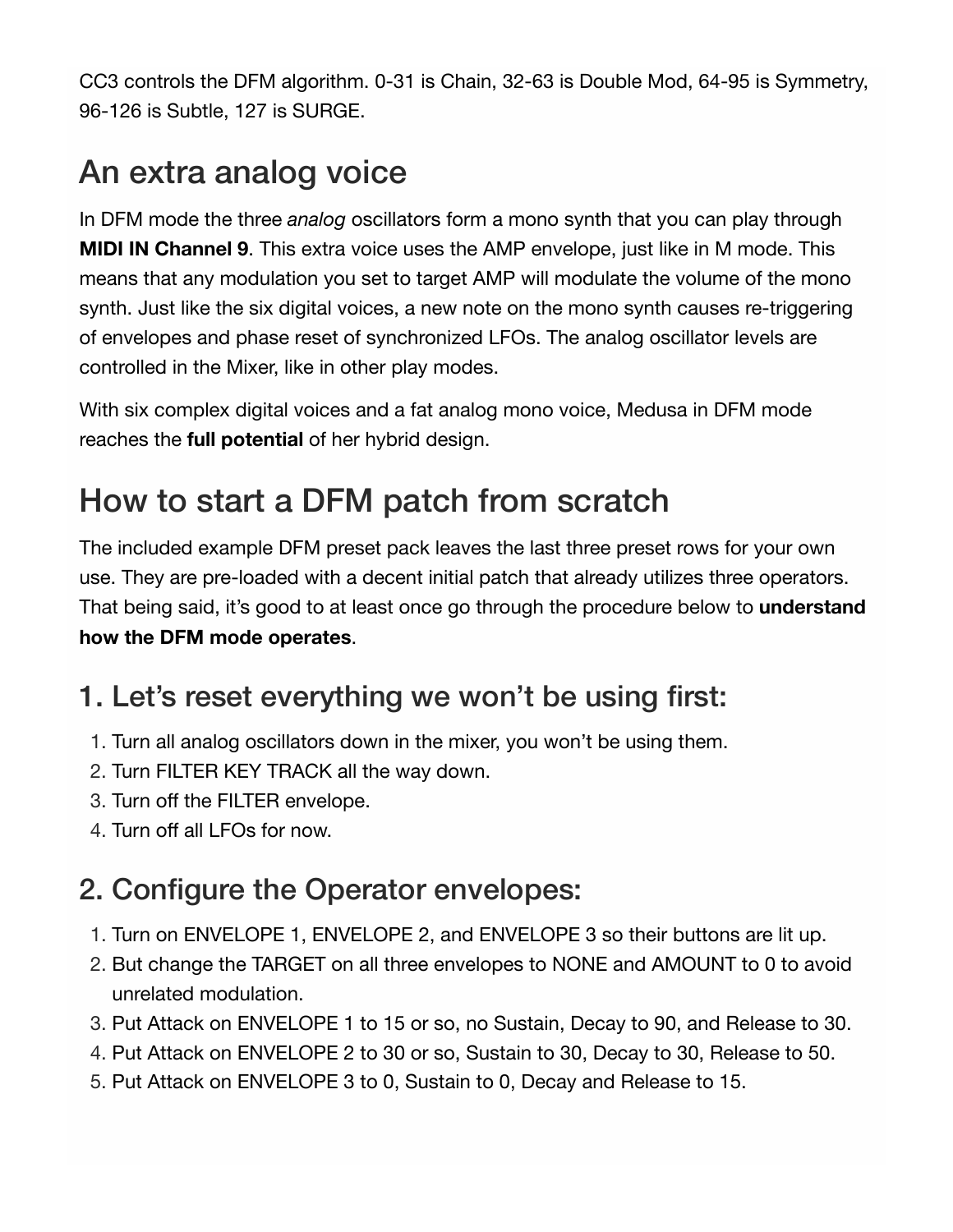### 3. Configure the Operator oscillators:

- 1. Switch to DFM mode now by switching play modes until all three LEDs pulsate.
- 2. Turn DOSC1 in the mixer all the way up, DOSC2 and DOSC3 all the way down.
- 3. Change the waveforms of DOSC1, DOSC2, and DOSC3 to sines.
- 4. Switch Frequency Ratio (Tune) of DOSC1 to 1, Ratio of DOSC2 to 2, and Ratio of DOSC3 to 16.
- 5. Switch Octave settings for all DOSC to 0.
- 6. Switch Finetune of DOSC1 to 0, Finetune of DOSC2 to 5. and Finetune of DOSC3 to -3.

#### 4. Tune the timbre:

- 1. Turn the FILTER CUTOFF all the way up, RESONANCE at a quarter or less. L2 or L4.
- 2. Now when you play sounds you should be hearing a nice polyphonic sinewave.
- 3. Press the endless encoder below the left screen and choose the option DFM Algorithm at the end of the list.
- 4. Choose the "Subtle" algorithm.
- 5. Now turn up the DOSC2 mixer. You will hear the sound change.
- 6. Mix in DOSC3 and you should be hearing a glass e-piano.

Now you're ready to experiment and get to know this form of synthesis. First, without touching any other settings, try out the DFM algorithms to see how different they sound. Then try different Ratios on the oscillators, see how changing the envelopes changes the timbre.

### Additional sound design tips

- Medusa supports 5 LFOs that you can use to create very rich motion within digital FM patches, including further frequency modulation. This can be used both as subtle vibrato/tremolo effect, as well as more drastic timbre changes if you think of your LFOs as additional FM operators (which can also affect each other!);
- Medusa's analog filter is a rare occurrence in digital FM synthesizers, you can use it to your advantage;
- Medusa's EG1 to EG3 are used as Operator envelopes in DFM Play Mode but unlike the AMP envelope you can turn them off - you can use this creatively. Note that you can still assign those envelopes to arbitrary Targets and control the levels of such modulation using the Amount knob, this will not interfere with the DFM functionality;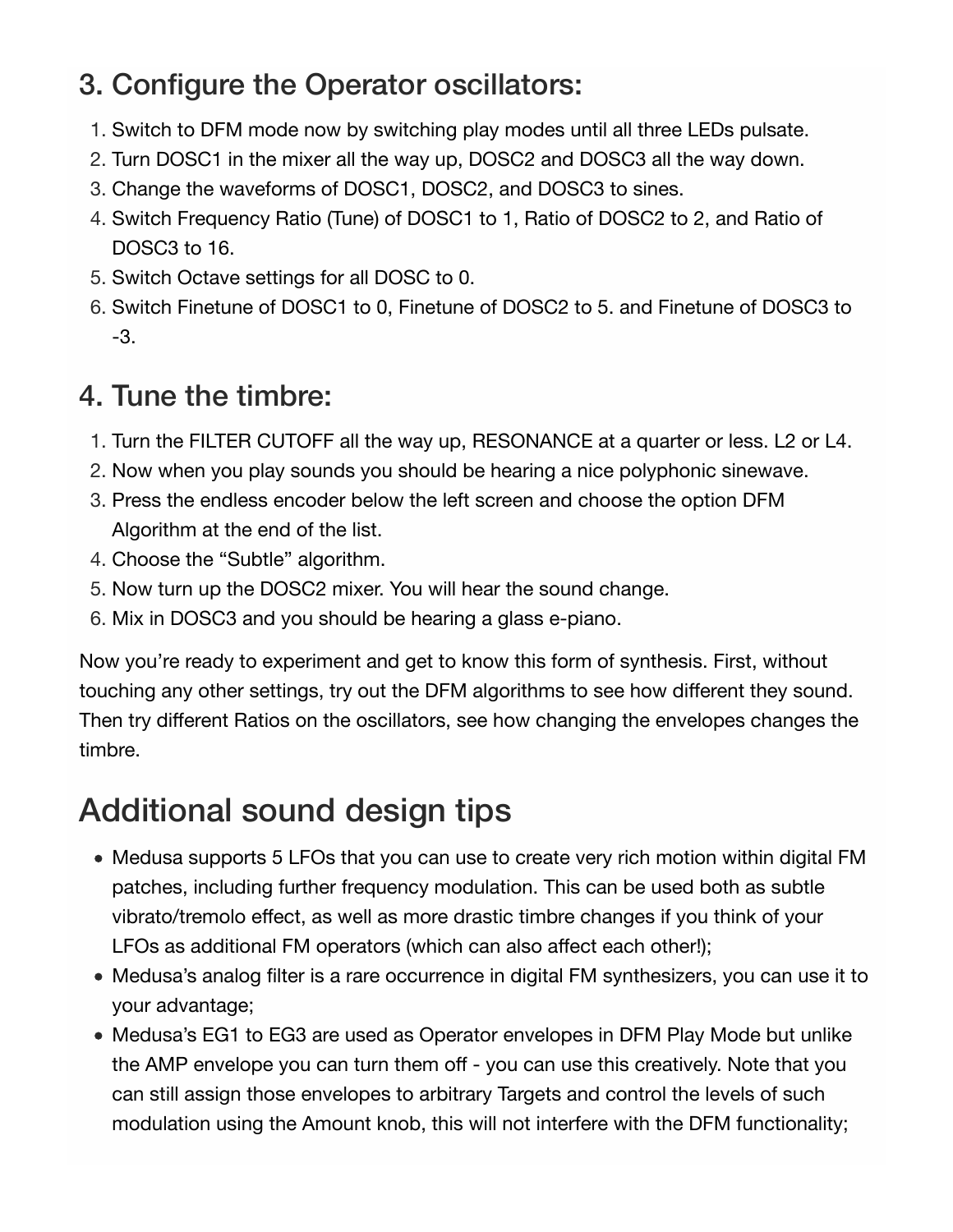- In other Medusa play modes each digital oscillator is one voice. Those are tuned to have similar loudness to the analog oscillators. However, the additional voices of polyphony in DFM Play Mode require further down-mixing to avoid clipping. This would make each voice much quieter compared to other modes! Fortunately, most of the time it's rare to blast full signal from all voices of polyphony at once. So Medusa over-amplifies those voices digitally by 50% which we found gives the best results most of the time. Yes, this will clip if all voices are fully open, this is intentional. If needed, you can turn down the Operator levels in the mixer;
- most traditional digital FM synthesis is using sine waveforms, you can achieve a lot of different timbres with those alone, try out other waveforms as well but be aware that they can get real harsh real quick – don't discount the humble sine too quick;
- while Medusa's DFM Operators don't support feedback, you can easily achieve the same result by using non-sine waveforms as any of the operators. It works especially well with subtle wavetables;
- Medusa's DFM has a distinct color achieved by 12-bit processing and linear antialiasing, expect some noise and phase distortion. You can mask or highlight those timbres using Medusa's analog resonant filter. They also pair well with external FX;
- When using the lowest frequency ratios on your Operators, Medusa's digital oscillators break down into beating artifacts. When combined with the right DFM Algorithm and LFO combination, this can produce unique other-worldly timbres;
- Similarly, while the ratios can be set between 1/12 and 16, Medusa's +/- octave control on each operator effectively doubles or halves the used ratio which can be used to extend the ratio range in musically meaningful ways;
- If you're looking to achieve effects that are not your typical '80s e-piano patches, try the SURGE algorithm which is the most unpredictable of the bunch;
- The envelopes in DFM mode are tuned to allow aggressive transients; if you want fully smooth clickless polyphony, set Attack to 8 or higher, and watch out for other envelopes affecting sound like the FILTER envelope;
- FM nerds out there might be wondering why we chose not to support the typical 1+2+3 additive DFM Algorithm. It's because it contains no phase modulation. It would require more than 3 operators for interesting results like a proper drawbar organ implementation. Decisively, this one algorithm requires more audio memory than the others.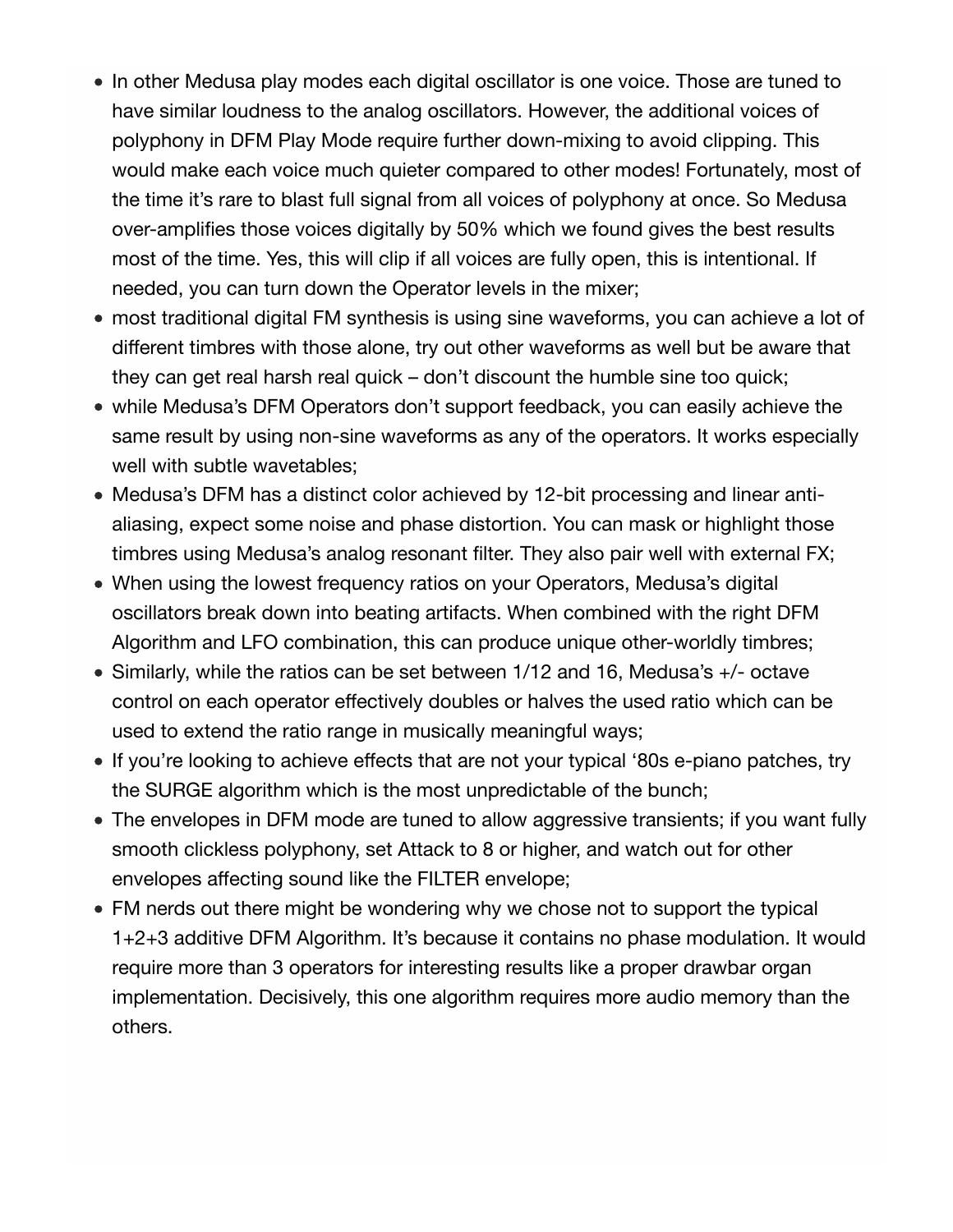# Reworked pitch bend and glide

Pitch bend now is always -oct/+oct for both analog and digital oscillators in all modes and stays in tune between analog and digital oscillators. It also works in the full range for digital oscillators.

Glide has seen an upgrade, too. Glide value 127 is now always 6 seconds and its pitch curve is now always "frequency linear" which sounds better in low frequencies. The pitch curve is the same across analog and digital oscillators. Glide's start is now always the last previous note which in polyphonic modes helps soloing over steady background holds. In Mono mode, unfinished glide now gracefully returns to the initial note. Finally, changing the GLIDE knob value while glide is in progress continues with current pitch.

# Better "Channel per Voice" mode

"Channel per voice" mode selected in MIDI Channel In configuration is now specific to the current selected Play Mode:

- in Mono mode it responds on CH1;
- in P1 mode it responds on CH1 CH3;
- in P2 mode it responds on CH1 CH6;
- in DFM mode it responds on CH1 CH6.

In other words, each channel is now truly "per voice", not "per oscillator".

Incoming CC messages are now processed in "voice per channel" mode; but note that they are still synth-global, which includes pitch bend and the sustain pedal. Be careful: you can overwhelm Medusa with incoming CC if you send lots of it from all channels at once.

### Program Change

When CC input is enabled, now Medusa responds to Program Change messages sent on the right MIDI channels. Values 0 - 63 are presets from Bank A, values 64 - 127 are presets from Bank B. This is a global message, like other CC messages.

Note: Medusa doesn't use Bank CC messages, only the Program Change message.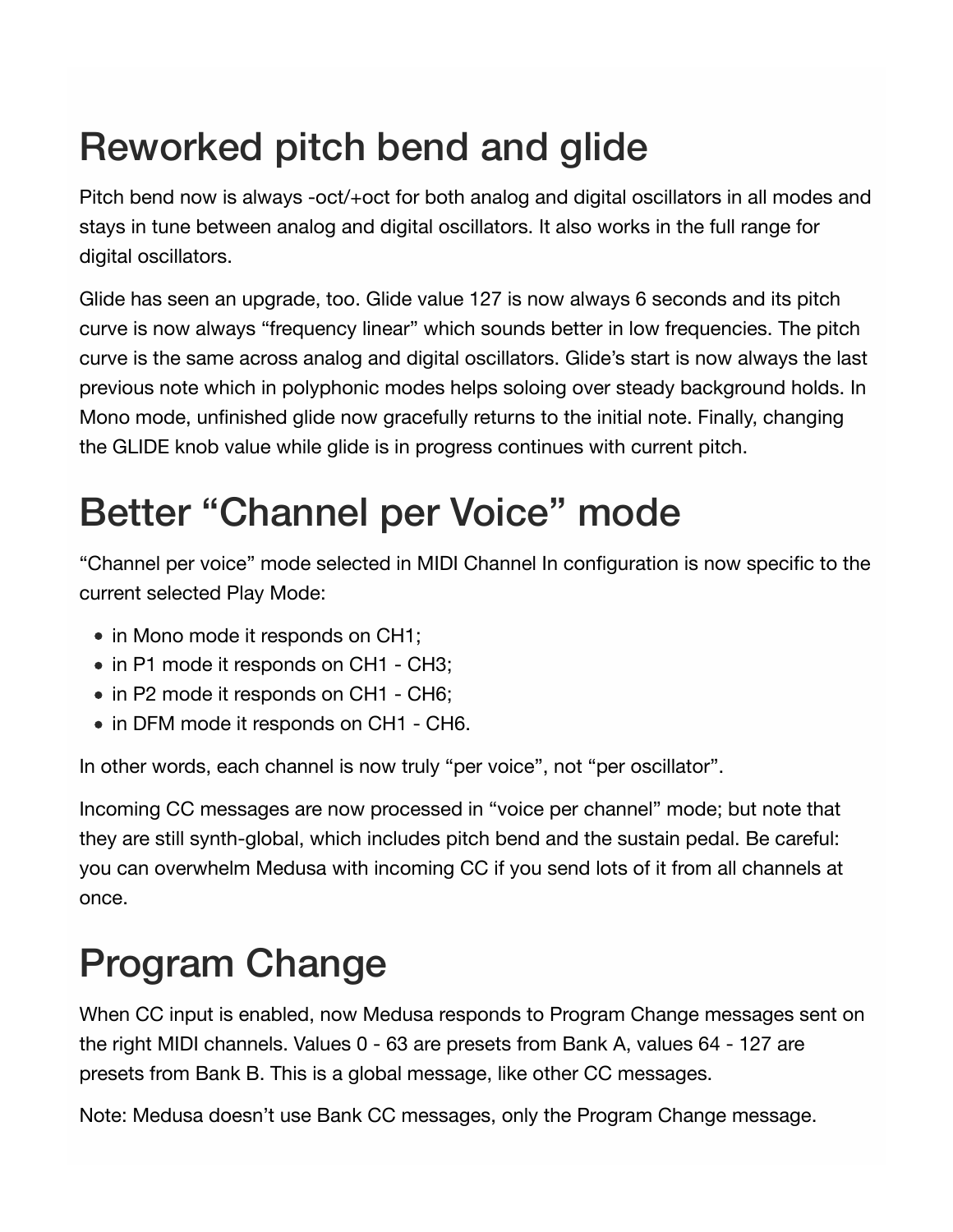# LFO Synchronization with MIDI Clock

When using external MIDI clock, LFOs which have Sync enabled now properly sync to the clock. For best results, be aware of three things.

Synced LFOs reset phase on first held note. If that first note is out of phase with your MIDI clock, the synced LFO will be out of phase as well. This is deliberate as it allows for greater artistic expression. If you need LFO phases to be in sync with the clock, quantize your MIDI notes.

As long as you keep at least one note pressed, synced LFOs will keep flowing. This is important for LFOs with longer periods. If you let go of the only key held and then press it again, the phase of the LFO resets. This is deliberate as it ensures that the timbre of the preset stays consistent while playing.

Finally, the quality of your external MIDI clock is important, if it fluctuates a lot internally you'll be hearing inconsistencies in LFO phase, even if the average tempo seems fine.

# Other fixes

- Fixed digital clicking at note start;
- Improved analog AMP envelope release handling (no clicking on release of the last held note);
- Long note releases are no longer cut short when no notes are held;
- When a second held note is released in Mono mode, the first one returns with the last one's volume instead of full volume;
- When a note is pressed when no voices are available in Next voice priority, the least recently used voice is taken over; note that in the First voice priority Medusa will not play another note if all voices are used, this is deliberate;
- Auto-calibration now uses a smart timer that increases intervals as the device warms up;
- Increased responsiveness when a lot of USB MIDI data is incoming;
- Incoming "all notes off" and "all sound off" MIDI CC messages are now respected;
- Sustain pedal (CC64) is now supported in all play modes (MIDI hold mode);
- Changing Pads Root Note, Layout, Scale, or MIDI Middle C while notes are held no longer causes hanging notes;
- MIDI aftertouch no longer causes hanging notes in Mono mode;
- Amp envelope in all polyphonic modes is now updating on the screen.